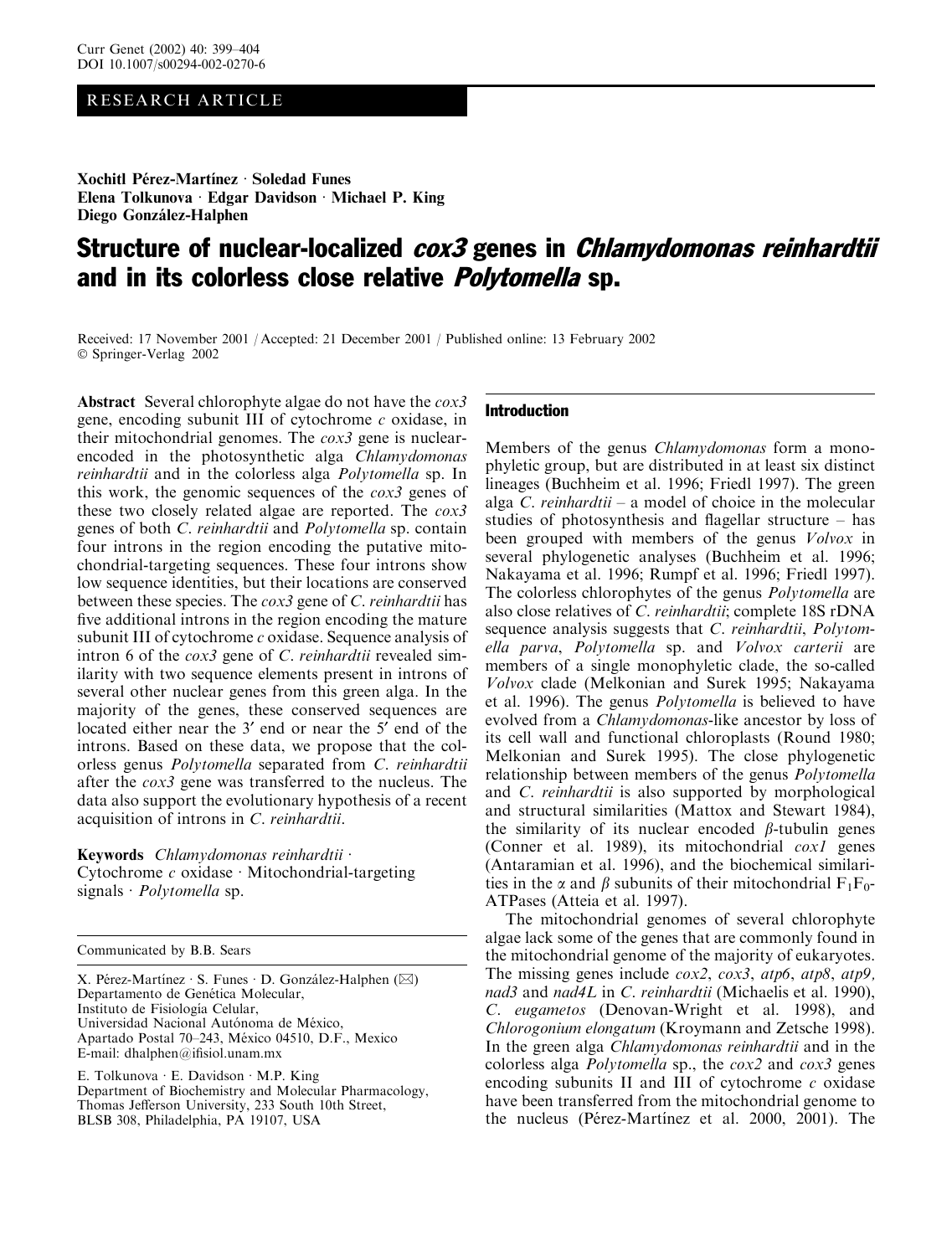nuclear-localized  $\cos 2$  and  $\cos 3$  genes reflect the characteristics of genes transferred from the mitochondrion to the nucleus proposed by Brennicke et al. (1993) and Claros et al.  $(1995)$ :  $(1)$  they acquired a nucleotide sequence encoding a putative mitochondrial-targeting sequence (MTS), (ii) they exhibit a nuclear codon-usage pattern, (3) they acquired polyadenylation signals typical of chlamydomonad nuclear genesthat differ from the consensus in other eukaryotes, and (4) their deduced protein products exhibit an overall diminished mesohydrophobicity, when compared with their counterparts encoded in the mitochondrial genome.

In thiswork, we describe the cloning and characterization of the genomic  $\cos 3$  genes from C. reinhardtii and Polytomella sp. This is the first description of cox3 genes that are localized in the cell nucleus. The data suggest that transfer of the *cox3* gene to the nucleus occurred before the divergence of Polytomella sp. and C. reinhardtii. They also support the hypothesis of a late acquisition of introns in C. reinhardtii.

### Materials and methods

Strains and culture conditions

Polytomella sp. (198.80, E.G. Pringsheim), from the Sammlung von Algenkulturen (Gottingen, Germany), was grown as described by Gutiérrez-Cirlos et al. (1994). C. reinhardtii (wild type, CC125  $mt+$ ) was obtained from the Chlamydomonas Genetic Center (Duke University) and was grown as described by Rochaix et al. (1988).

Cloning and sequencing of genomic cox3 from Polytomella sp. and C. reinhardtii

Total DNA was obtained from Polytomella sp. and C. reinhardtii as described by Pérez-Martínez et al. (2000). All other molecular biology techniqueswere standard (Sambrook et al. 1989). Nucleotide sequencing was performed by the Kimmel Cancer Center DNA Sequencing Facility, Thomas Jefferson University.

The genomic sequence of the cox3 gene of Polytomella sp. was obtained by PCR amplification with Hot Start Taq polymerase (Qiagen), using primers designed to anneal to the  $5'$  and  $3'$  noncoding regions of the  $\cos 3$  cDNA. The forward primer was 5<sup> $\degree$ </sup>-CGT TTT TGG TCA AGT TGA AA-3' and the reverse primer was 5'-CGC ATA ACG CGA AGT CAC TAC -3'. Total DNA was denatured for 5 min at 94  $^{\circ}$ C and subjected to 30 cycles of: 45 s denaturation at 94 °C, 1 min annealing at 50 °C, and 2.5 min extension at 72 °C. PCR products were cloned into the pGEM-T easy vector system (Promega) and sequenced.

C. reinhardtii cox3 genomic sequence was obtained by amplification of three overlapping PCR products, using Hot Start Taq polymerase (Qiagen). The sets of primers used were: forward 1: 5'-AGC GCG ACC GGT GAA ACC AG-3', reverse 1: 5'-TGG AAG GGG TGG CGC TTG CCG-3', forward 2: 5'-CCA AGG AGT TCT ACA TGG AGC AC-3', reverse 2 :5'-CCT TGG CCA CCA TGG CCA CGT TGG-3', forward 3: 5'-GTG GCG CTG CAG ATG CAG TGG C-3', reverse 3: 5'-CTG CCA CAC ACA CCC GTC ATA CG-3'. Total DNA was denatured for 5 min at 94 °C, and subjected to 30 cycles of: 1 min denaturation at 94 °C, 1 min annealing at 60 °C, and 2.5 min extension at 72 °C. PCR products were cloned into the pGEM-T easy vector system from Promega.

The genomic sequences of the *cox3* genes of *Polytomella* sp. and C. reinhardtii are not shown, but are available in the DDBJ/EMBL/

GenBank data banks under accession numbers AF286057 and AF286058, respectively.

#### Results and discussion

The *cox3* genomic sequences of chlamydomonad algae contain several introns

Based on the sequences of the  $\cos 3$  cDNA clones from Polytomella sp. and C. reinhardtii (Pérez-Martínez et al. 2000), deoxyoligonucleotide primers were designed and used for PCR amplification of the corresponding genomic coding regions. When total genomic DNA from Polytomella sp. was used as template for amplification, a 2.0-kb product was obtained. In contrast, when cDNA from the same alga was used as template, the predicted 1.2-kb product was obtained. When genomic DNA from  $C.$  reinhardtii was used as template to amplify the complete coding region with three different primer pairs, the genomic sequence was estimated to be 3.2 kb. The mRNA gave rise to three amplicons, reflecting a total size of 1.2 kb. The PCR fragments obtained from amplification using genomic DNA from the two algae were cloned and sequenced. A comparison of the sequences with the cox3 cDNA sequences previously obtained (Pérez-Martínez et al. 2000) confirmed that they represented *cox3* genes and allowed identification of introns in the genomic sequence. Figure 1 shows the overall genomic organization of the two cox3 genes.

The two chlamydomonad *cox3* genes have conserved intron positions in the regions encoding the putative MTS

The boundaries, phases and sizes for the introns of both Polytomella sp. and C. reinhardtii  $\cos 3$  genes are shown in Table 1. The cox3 gene of Polytomella sp. has four introns (numbered  $1-4$ ) that range in size over  $71-$ 444 nucleotides. All are located in the region encoding the putative MTS that is thought to direct and insert subunit COX III into the mitochondrial inner membrane. This MTS is not present in the mature COX III protein of *Polytomella* sp. (Pérez-Martínez et al. 2000). In contrast, the genomic sequence of *cox3* of *C. reinhardtii* is interrupted by nine introns (numbered  $1-9$ ) ranging in size over 133–323 nucleotides. The first four introns, like those of *Polytomella* sp., are located in the region encoding the putative MTS of the C. reinhardtii COX III polypeptide. Introns5–9 are distributed along the nucleotide sequence that encodes the mature COX III subunit.

An alignment of the MTSs encoded by both  $\cos 3$ genes indicates that the location and the phases of introns1, 3, and 4, have been conserved between the two species (Fig. 2). Intron 2 also has a conserved phase, but its position is displaced by three nucleotides. This suggests that all four introns were acquired after the cox3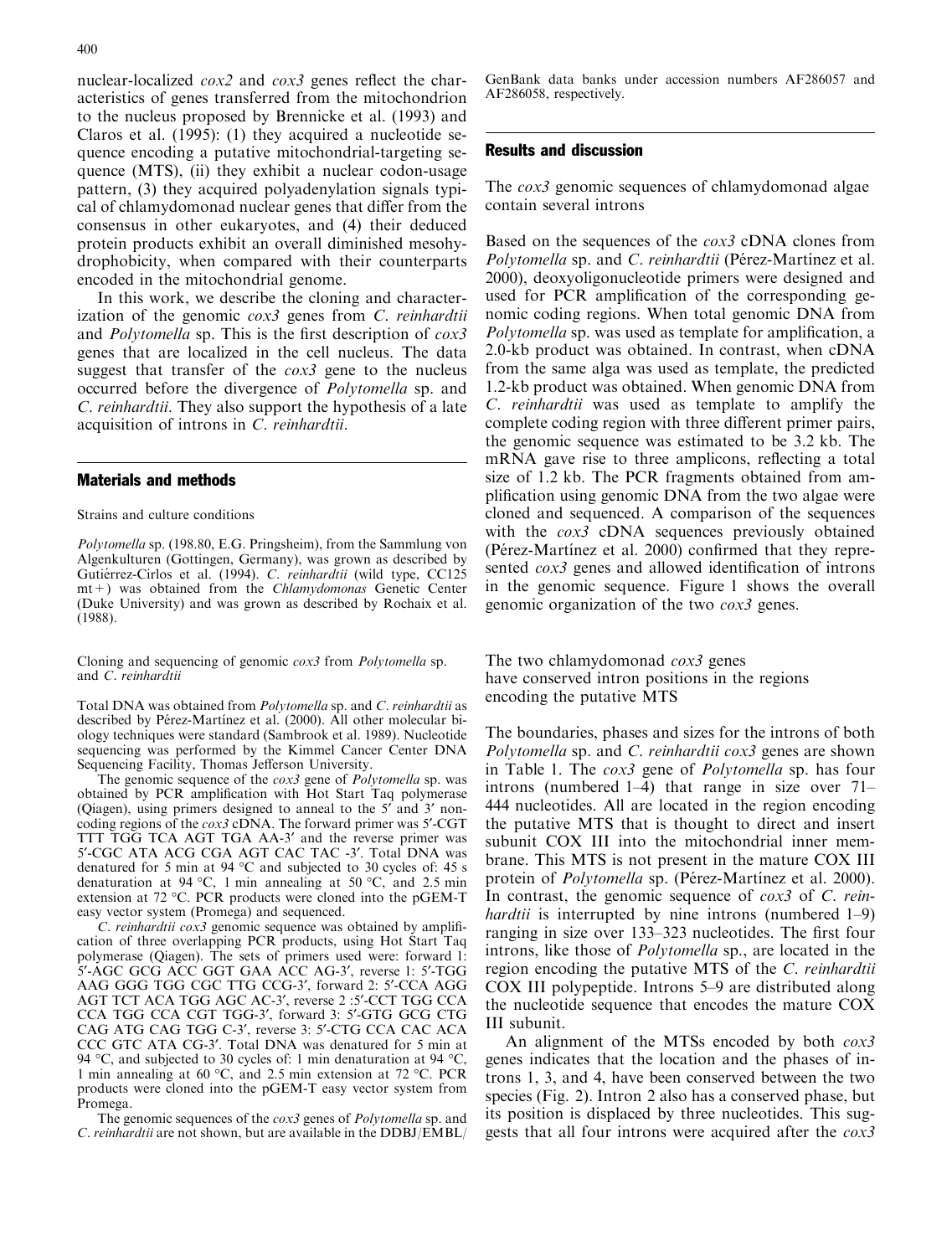

Chlamydomonas reinhardtii



Fig. 1. Overall organization of exons and introns in *Polytomella* sp. and Chlamydomonas reinhardtii cox3 genes. Rectangles show exons and lines represent introns. Gray rectangles show the region encoding the mature protein. Rectangles marked with dots, squares, horizontal lines and dashed lines represent homologous exons encoding the mitochondrial-targeting sequence (MTS) found in both algae. Black triangles indicate the relative positions of methionines in the encoded MTS and the first methionine in the encoded COX III subunit

gene was transferred to the nucleus in the common ancestor, but before Polytomella diverged from C. reinhardtii. An alternative scenario would imply intron insertion in preferential sites of cox3 sequences. When other intron-containing mitochondrial  $\cos 3$  genes were explored, it was found they all exhibit introns that are localized in different positions. The bryophytes *Pellia* epiphyla (Malek et al. 1996) and Marchantia polymorpha (Oda et al. 1992) contain one and two introns, respectively, in the mitochondrial cox3 gene. These introns are present in different positions from those found in the Chlamydomonas and Polytomella nuclear cox3 genes. The plant *Lycopodium squarrosum* (Hiesel et al. 1994) and the yeast Yarrowia lipolytica (Matsuoka et al. 1994) cox3 genes each contain a single, non-conserved intron. The position of these introns is also different from that found in the Chlamydomonas and Polytomella nuclear cox3 genes. These comparisons indicate the absence of a single set of preferential intron insertion sites in cox3 sequences.

Although the regions of the  $\cos 3$  genes encoding the MTSs of both chlamydomonad algae share a conserved location of introns, the nucleotide sequences of these introns are poorly conserved (less than 38% identity). This is likely due to the rapid rate of nucleotide substitutions in introns of volvocine algae, which is ten-fold higher than in exons (Liss et al. 1997). Nevertheless, the presence of conserved intron locations in the highly conserved regions encoding the MTS in the cox3 genes of *Polytomella* sp. and *C. reinhardtii* indicates that these algae acquired the region encoding the MTS and their respective introns before speciation. The presence of five additional introns in the C. reinhardtii  $\cos 3$  gene also suggests that these introns originated during the period that occurred after the divergence of these two species. Alternatively, but less likely, they were present in the common ancestor and then lost from the cox3 gene of Polytomella sp. This last scenario would imply a selective loss of introns in regions encoding the Polytomella mature COX III subunit, without loss of introns in the region encoding the MTS.

# Splicing junctions and internal conserved sequences in the cox3 gene introns

All the introns in chlamydomonad  $\cos 3$  genes show orthodox splice sites, exhibiting GT at the 5<sup>'</sup> end and AG at the 3' end (Table 1). In Chlamydomonas, consensus-conserved sequences surrounding the splicing sites have been identified:  $(C/A)(A/C)G\downarrow GTG(A/C)G$ for the 5' splice site and  $(G/A)CAG\downarrow (G/A)$  for the 3' splice site (Silflow 1998). The splice junctions of the introns of the cox3 gene of C. reinhardtii also conform to these consensus-conserved sequences. The sequences

Table 1. Phases, sizes, and flanking sequences of 5' and 3' splice sites for Chlamydomonas reinhardtii (Cr) and Polytomella sp. (Ps) cox3 introns

| Intron | Phase   |    | 5' splice site |                   | Size $(bp)$ |     | 3' splice site   |           |
|--------|---------|----|----------------|-------------------|-------------|-----|------------------|-----------|
|        | $P_{S}$ | Cr | $P_{S}$        |                   | $P_{S}$     | Cr  | $P_{S}$          | Cr        |
|        |         |    | CTG/GTAAGA     | CAG/GTGTGT        | 167         | 267 | TGTAG/GCT        | TGCAG/GCT |
|        |         |    | GAG/GTAAGA     | CGG/GTGAGC        | 71          | 133 | <b>TTTAG/GAA</b> | CGCAG/CCG |
| 3      |         |    | AAG/GTAATT     | AAG/GTAAGG        | 85          | 139 | TATAG/ACT        | CGCAG/ATG |
| 4      |         |    | CAG/GTAAGA     | CCG/GTGAGG        | 444         | 256 | TATAG/GTC        | TGCAG/CAC |
|        |         |    |                | TGG/GTGAGC        |             | 290 |                  | CGCAG/GCA |
| 6      |         |    |                | GCT/GTGAGT        |             | 323 |                  | CGCAG/CTG |
|        |         |    |                | AAG/GTGGGG        |             | 159 |                  | CGCAG/GTG |
| 8      |         |    |                | <b>CCA/GTGAGT</b> |             | 180 |                  | CGCAG/GTA |
| 9      |         |    |                | CTG/GTGGGT        |             | 204 |                  | CACAG/GCA |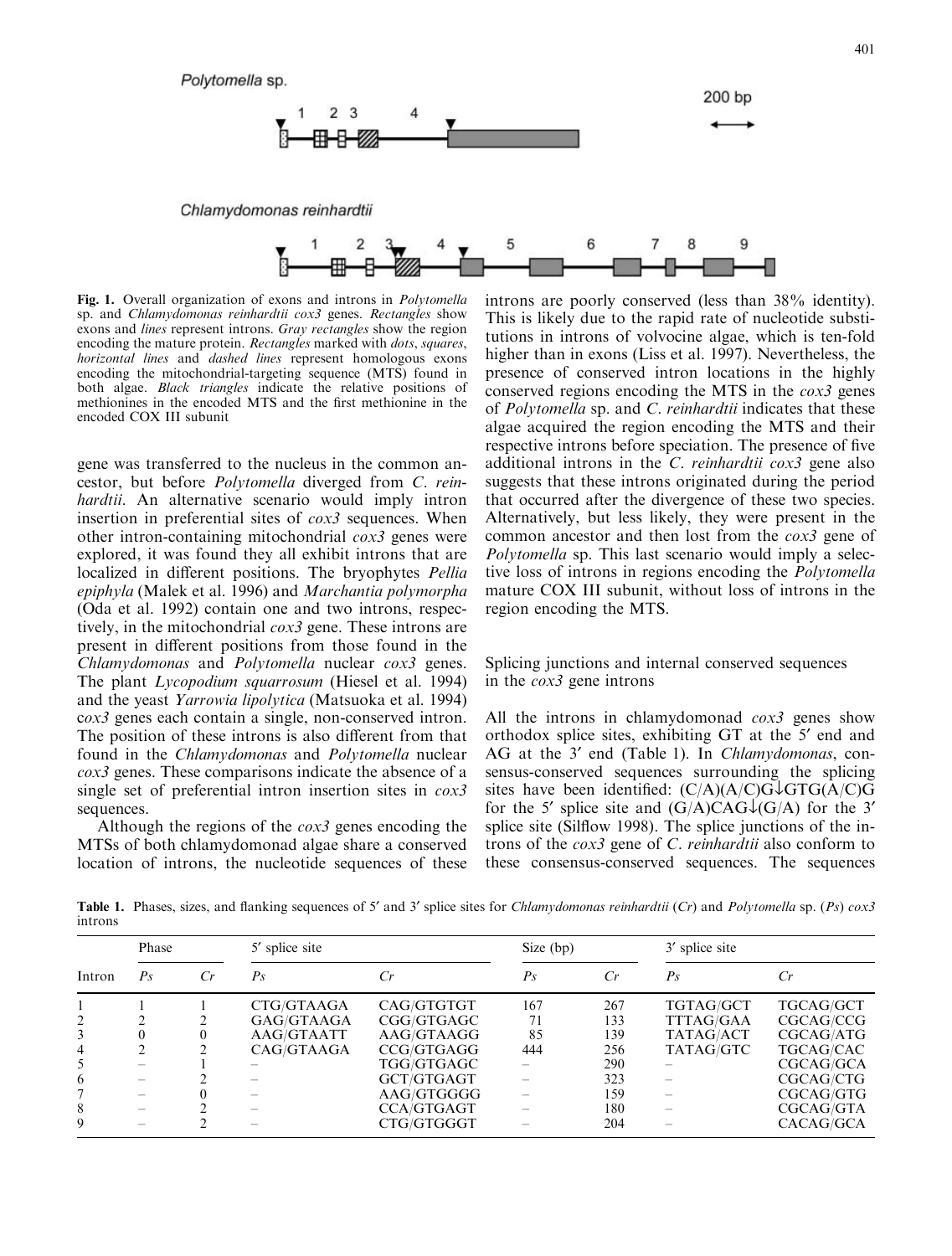

Fig. 2. Amino acid sequence alignment of MTS of Polytomella sp. and C. reinhardtii cox3 and comparison of intron positions. Arrows indicate the positions of introns 1–4 in the corresponding gene of each alga. An *arrow* over an amino acid means that the intron is not in phase with the open reading frame (orf). Only intron 3 is in phase with the orf

surrounding splicing sites in the *cox3* gene of *Polytom*ella sp. show some differences from the C. reinhardtii consensus splicing sites; and they conform more to the sites (A/T)G $\downarrow$ GTAA for the 5' splice site and TAG $\downarrow$ (G/ A) for the 3' splice site. Additional genomic sequences of Polytomella sp. genes are needed to establish canonical splicing sites in this organism.

A general feature of Chlamydomonas genes is that introns are often small, ranging from 57 bp to 1,318 bp, with an average size of 219 bp (Silflow 1998). The  $Chlamydomonas$  introns in the  $cox3$  gene range from 133 bp to 323 bp. C. reinhardtii contains a high intron density in its nuclear genome, estimated at 3.9–4.2 introns/kb of genomic sequence (Silflow 1998; Funke et al. 1999). For the C. reinhardtii cox3 gene, a frequency of 2.9 introns/kb is observed. In contrast, the mitochondrial genomes of chlamydomonad algae exhibit a lower density of introns, as compared with the nuclear genome. Introns are present in the *cob* gene of *C*. *smithii* (Colleaux et al. 1990), the  $\cos 1$ , nad5, and  $\cos$  genes of C. elongatum (Kroymann and Zetsche 1998), and in the cox1, nad1, nad5, cob, and ribosomal RNA coding regions of *C. eugametos* (Denovan-Wright et al. 1998). A degenerate group II intron is also present in the intronless mitochondrial genome of C. reinhardtii (Nedelcu and Lee 1998).

Introns 5–9 of the cox3 gene of C. reinhardtii are distributed along the sequence encoding the mature COX III polypeptide (Fig. 1). Intron 6, the largest intron in the C. reinhardtii cox3 gene, shows two internal conserved sequences (ICS) found in several introns of  $C.$  reinhardtii and in members of the genus  $Volvox$ (Table 2). In the majority of these Chlamydomonas and  $Volvox$  genes, these ICS are located near the 5 $^{\prime}$  splicing junctions (ICS 1), or near the  $3'$  splicing junctions  $(ICS 2)$ . The ICSs reported in this work differ from most other Chlamydomonas ICS in that they lack the consensus sequence NCTAG located 15–51 bp upstream of the 3' splice site (Lee et al. 1997). The ICS described here also differ from ICS found in yeast, where the great majority of the introns found in its entire genome (214 out of 231) contain a 7-nucleotide ICS, with the consensus sequence TACTAAC (Spingola et al. 1999).

The chlamydomonad ICS seem to be present in the larger introns of a gene or in introns not smaller that 212 bp. This observation is consistent with the fact that two ICS are present only in intron 6 of the  $Chlamydomonas \cos 3$  gene, which is the largest intron (323 bp). It isimportant to note that the relative position of ICS 1 within the intron is usually conserved, being near the 5' end. In some examples in Table 2, the sequence of ICS 1 is inverted with respect to the cox3 intron 6 sequence. In these cases, the relative position of ICS 1 within the intron is also inverted and is found near the 3' end of the intron. The relative position of ICS 2 within the intron is also conserved and is usually found near the 3' end of the intron. When the sequence of ICS 2 is inverted, the position within the intron is also inverted and it is present near the 5' end of the intron. These ICS are not present in all *Chlamydomonas* introns, but they may play an important role in the processing of particular introns in this alga. ICS 2 was previously described by Funke et al. (1999), when comparing an intron from the gene encoding acetolactate synthase (ALS) with an intron of the gene encoding carbonic anhydrase  $(CAH3)$ . Those authors proposed that this nucleotide stretch might represent a sequence encompassing a branch site of these introns. Or, it might represent a signal of yet unknown importance in the RNA-splicing process or in the expression of genes in C. reinhardtii (Lumbreras et al. 1998).

This is the first description of the sequences of cox3 genes localized in the nucleus. Based on these sequences, it is proposed that  $\cos 3$  genes were transferred to the nucleus in a common ancestor of *Polytomella* sp. and C. reinhardtii. This process was accompanied by the loss of the mitochondrial cox3 gene copy. The inactivation of the original mitochondrial gene and its subsequent disappearance likely occurred once the nuclear cox3 gene copy became active. It is also proposed that the acquisition of an additional nucleotide sequence encoding a MTS and its corresponding introns occurred before the divergence of these two species. Nucleotide insertions, deletions and substitutions have occurred in introns  $1-4$ , which changed their sequence and size, while retaining their original positions. Although it is difficult to distinguish between evolutionary scenarios, intron-loss against intron-gain for chlamydomonad cox3 genes, the simplest interpretation is that intron acquisition in  $C.$  reinhardtii occurred after its separation from the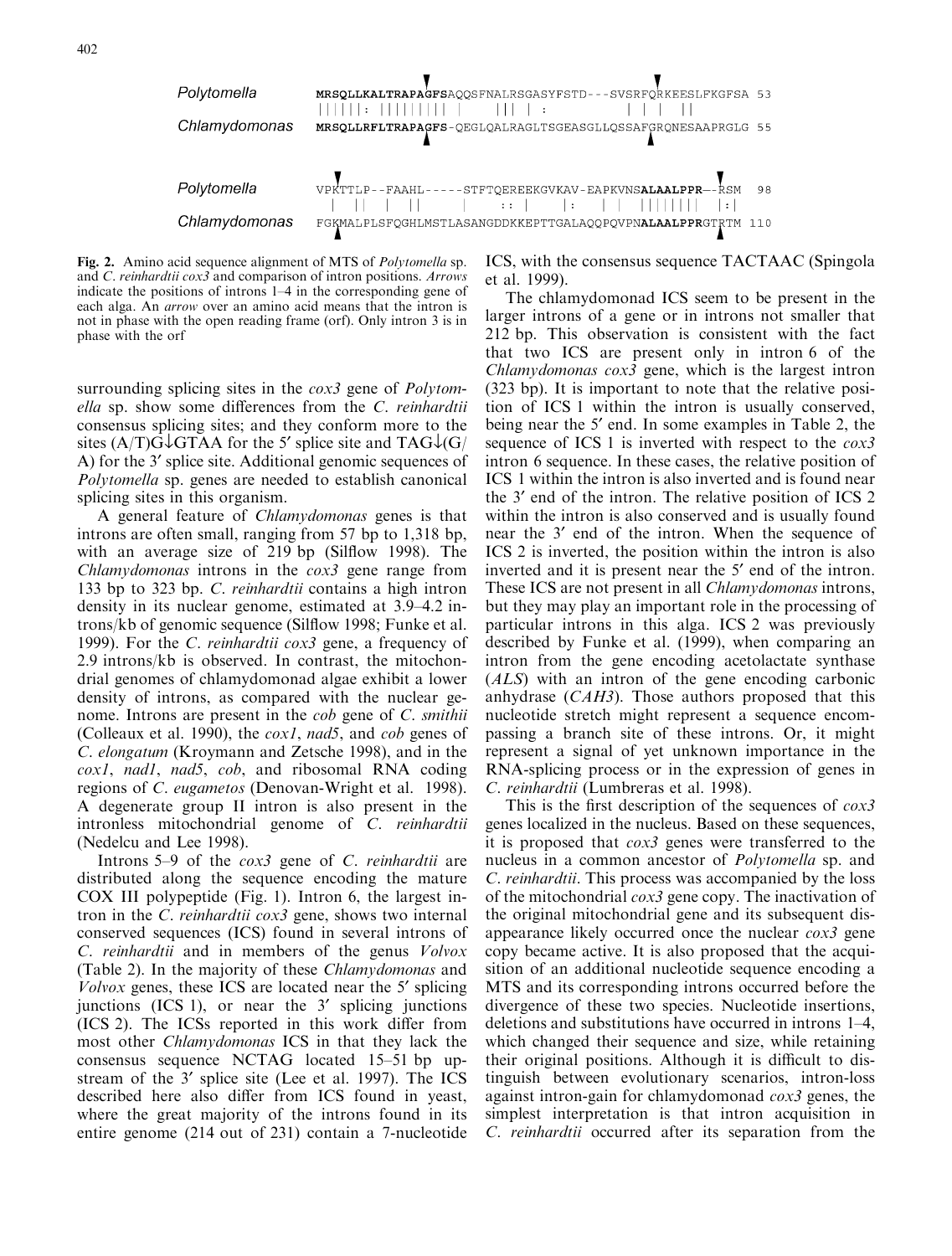Table 2. Internal conserved sequences (ICS 1, ICS 2) of C. reinhardtii introns. C. reinhardtii cox3 intron 6 contains an ICS 1 and an ICS 2 that are present in other Chlamydomonas and Volvox

introns. Superscript a denotes ICS 1 or ICS 2 sequence that is inverted with respect to  $\cos 3$  intron 6. GenBank accession numbers are given in parentheses

| Size (bp) | Gene name                                                                          | Location<br>in the intron                                |
|-----------|------------------------------------------------------------------------------------|----------------------------------------------------------|
|           |                                                                                    |                                                          |
| 323       | C. reinhardtii cox3                                                                | $31$ bp from $5'$                                        |
| 443       | C. reinhardtii acetolactate synthase gene, ALS (AF047459)                          | 6 bp from $5'$                                           |
| 288       | C. reinhardtii variable flagellar number protein gene,<br><i>VFL1</i> (AF154916)   | 16 bp from 5'                                            |
| 253       | C. reinhardtii EYE2 gene (AF233430)                                                | 22 bp from $5'$                                          |
| 228       |                                                                                    | 21 bp from 3'                                            |
| 454       | <i>Volvox carteri</i> argininosuccinate lyase gene, <i>VASL</i> (AF233374)         | 5 bp from 3'                                             |
| 748       | V. spermatosphera UTEX 2273 GTPase Ypt4p gene (U55929)                             | 2 bp from $5'$                                           |
|           |                                                                                    |                                                          |
| 323       | C. reinhardtii cox3                                                                | $25$ bp from $3'$                                        |
| 493       | C. reinhardtii class II DNA photolyase gene, <i>PHR2</i> (AF129458)                | 177 bp from<br>3'                                        |
| 694       | C. reinhardtii class II DNA photolyase gene, PHR2                                  | $17$ bp from $3'$                                        |
| 480       | C. reinhardtii phosphatidylinositol 3-kinase gene (U97663)                         | 21 bp from $3'$                                          |
| 500       | C. reinhardtii acetolactate synthase gene, ALS                                     | 2 bp from $5'$                                           |
| 582       | C. reinhardtii acetolactate synthase gene, ALS                                     | $34$ bp from $3'$                                        |
| 287       | <i>C. reinhardtii</i> carbonic anhydrase $\alpha$ -type gene, <i>CAH3</i> (U73856) | $26$ bp from $3'$                                        |
| 490       | <i>C. reinhardtii</i> argininosuccinate lyase gene, $ARG7$ (X16619)                | 27 bp from 5'                                            |
| 212       | C. reinhardtii nitrate reductase gene, NIT1 (AF203033)                             | 20 bp from 3'                                            |
| 281       | C. reinhardtii $zvsIB$ gene (AB001486)                                             | $32$ bp from $3'$                                        |
|           |                                                                                    | C. reinhardtii actin-related protein gene, ACT2 (U68060) |

colorless genus *Polytomella*. This proposal is in agreement with the suggestion of a late occurrence of multiple intron-insertion events in the evolution of eukaryotic genes (Palmer and Logsdon 1991) and also with the proposal of a late acquisition of introns in the genes of C. reinhardtii and its multicellular relative, V. carteri (Funke et al. 1999). A test of the late-acquisition hypothesis could be accomplished through a comparative study of intron distribution among a sampling of chlamydomonad taxa that includes exemplars from all of the known lineages(Buchheim et al. 1996; Friedl 1997). In particular, it will be important that future investigations include those taxa currently regarded as sister to C. reinhardtii (e.g., C. globosa, C. incerta, C. zebra, V. carteri).

Acknowledgements The authors are indebted to Dr. E. Harris (Duke University) for providing the C. reinhardtii wild-type strain, to M. Vázquez-Acevedo for technical assistance, and to Drs. A. Atteia (IFC, UNAM), D.W. Krogmann (Purdue University), A. Lazcano-Araujo (Facultad de Ciencias, UNAM), and F. Recillas-Targa (IFC, UNAM) for reviewing the manuscript. We are indebted to M.A. Buchheim (University of Tulsa) for helpful suggestions and critical review of the manuscript. This work was supported by grants TW01176 from Fogarty International Center at NIH and HL59646 from NHLBI, NIH, USA, grant 27754 N from the Consejo Nacional de Ciencia y Tecnología, Mexico, and grant IN202598 from the Dirección General de Asuntos del Personal Académico, Universidad Nacional Autónoma de México, Mexico.

#### **References**

Antaramian A, Coria R, Ramírez J, González-Halphen D (1996) The deduced primary structure of subunit I from the cytochrome c oxidase suggests that the genus Polytomella shares a common mitochondrial origin with Chlamydomonas. Biochim BiophysActa 1273:198–202

- Atteia A, Dreyfus G, González-Halphen D (1997) Characterization of the  $\alpha$  and  $\beta$  subunits of the F<sub>0</sub>F<sub>1</sub>-ATPase from the alga Polytomella sp., a close relative of Chlamydomonas reinhardtii. Biochim Biophys Acta 1320:275–284
- Brennicke A, Grohmann L, Hiesel R, Knoop V, Schuster W (1993) The mitochondrial genome on itsway to the nucleus: different stages of gene transfer in higher plants. FEBS Lett 325:140–145
- Buchheim MA, Lemieux C, Otis C, Gutell RR, Chapman RL, Turmel M (1996) Phylogeny of the Chlamydomonadales (Chlorophyceae): a comparison of ribosomal RNA gene sequences from the nucleus and the chloroplast. Mol Phylogenet Evol 5:391–402
- ClarosMG, Perea J, Shu Y, Samatey FA, Popot JL, Jacq C (1995) Limitations to in vivo import of hydrophobic proteins into yeast mitochondria. The case of a cytoplasmically synthesized apocytochrome b. Eur J Biochem 228:762–771
- Colleaux L, Michel-Wolwertz M-R, Matagne RF, Dujon B (1990) The apocytochrome *b* gene of *Chlamydomonas smithii* contains a mobile intron related to both Saccharomyces and Neurospora introns. Mol Gen Genet 223:288–296
- Conner TW, Thompson MD, Silflow CD (1989) Structure of the three  $\beta$ -tubulin-encoding genes of the unicellular alga, Polytomella agilis. Gene 84:345–358
- Denovan-Wright EM, Nedelcu AM, Lee RW (1998) Complete sequence of the mitochondrial DNA of *Chlamydomonas* eugametos. Plant Mol Biol 36:285–295
- Friedl T (1997) The evolution of green algae. Plant Syst Evol [Suppl] 11:87–101
- Funke RP, Kovar JL, Logsdon JM Jr, Corrette-Bennet JC, Straus DR, Weeks DP (1999) Nucleus-encoded, plastid-targeted acetolactate synthase genes in two closely related chlorophytes, Chlamydomonas reinhardtii and Volvox carteri: phylogenetic origins and recent insertion of introns. Mol Gen Genet 262:12–  $21$
- Gutiérrez-Cirlos EB, Antaramian A, Vázquez-Acevedo M, Coria R, González-Halphen D (1994) A highly active ubiquinol-cytochrome c reductase ( $bc_1$  complex) from the colorless alga Polytomella sp., a close relative of Chlamydomonas. J Biol Chem 269:9147–9154
- Hiesel R, Haeseler A von, Brennicke A (1994) Plant mitochondrial nucleic acid sequences as a tool for phylogenetic analysis. Proc Natl Acad Sci USA 91:634–638